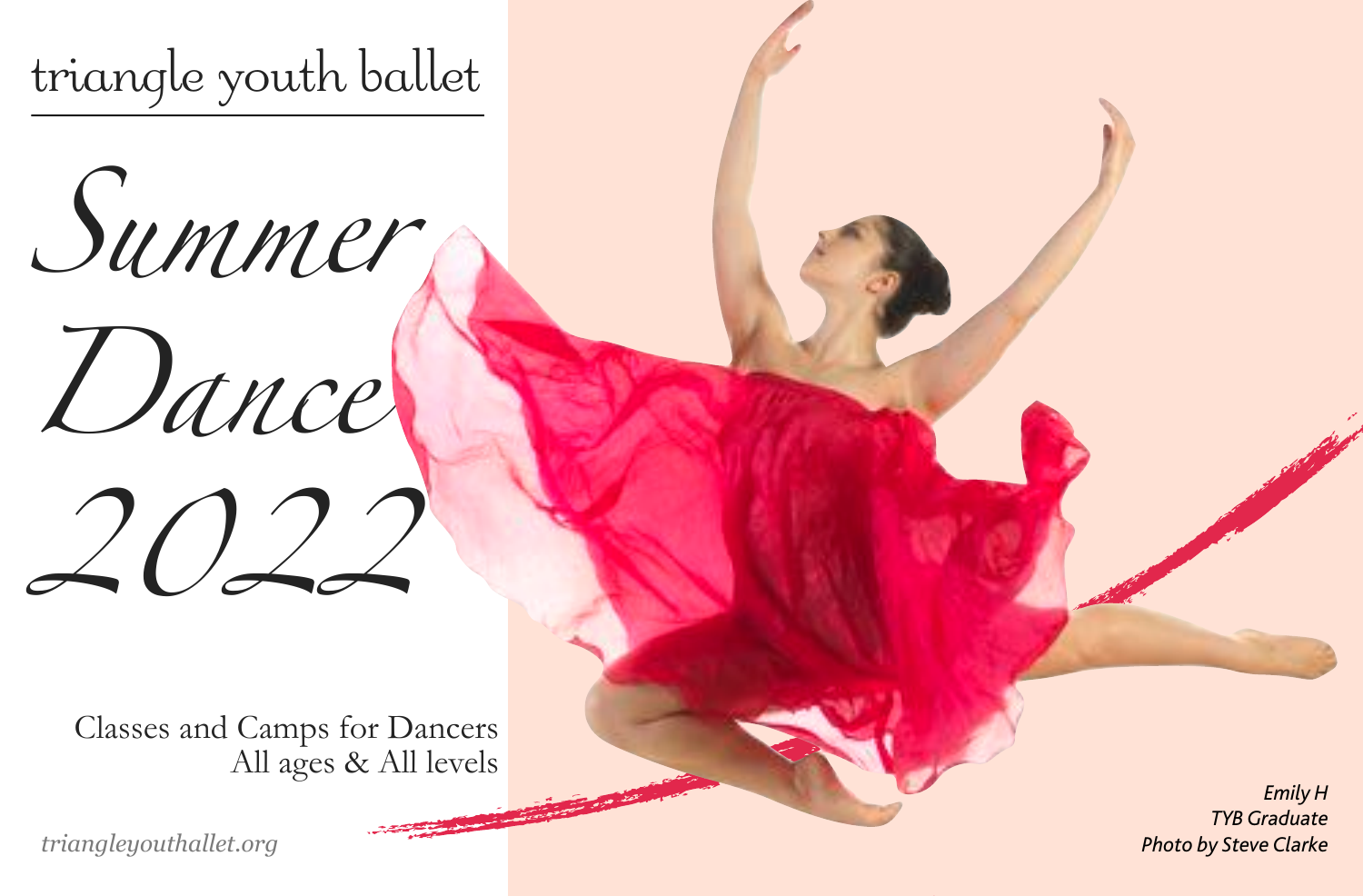*Summer at T YB* 

# **is a great time!**

- A great time to:
- ❖ brush up on your technique
- ❖ try different kinds of classes
- ❖ take classes with dancers from different levels
- ❖ focus on refining your skills without the stress of a performance deadline

Or maybe you stepped out during covid and are ready to step back in? Whether you want to drop in once a week or plan your whole summer around classes, camps, and coaching, we will work with you to make your summer dance experience fun and rewarding. Come join us for a great summer!<br>great summer!<br>T/2 - 7/8 Closed for Holiday

| <b>SUN</b> | <b>MON</b> | <b>TUE</b> | WED | <b>THU</b> | FRI | <b>SAT</b> |
|------------|------------|------------|-----|------------|-----|------------|
|            |            |            |     | 2          | з   | l4         |
| 5          | 6          | 7          | l8  | 19         | 10  | 11         |
| 12         | 13         | 14         | 15  | 16         | 17  | 18         |
| 19         | 20         | 21         | 22  | 23         | 24  | 25         |
| 26         | 27         | 28         | 29  | 30         |     |            |
|            |            |            |     |            |     |            |

# **July 2022**

| <b>SUN</b> | <b>MON</b> | TUE | WED | <b>THU</b> | FRI | SAT |
|------------|------------|-----|-----|------------|-----|-----|
|            |            |     |     |            |     | п   |
| 13         | 4          | в   | œ   | 7          | o   | 9   |
| 10         | 11         | 12  | 13  | 14         | 15  | 16  |
| 17         | 18         | 19  | 20  | 21         | 22  | 23  |
| 24         | 25         | 26  | 27  | 28         | 29  | 30  |
| 31         |            |     |     |            |     |     |

# August 2022

| <b>SUN</b> | MON | TUE          | WED | <b>THU</b> | FRI | <b>SAT</b> |
|------------|-----|--------------|-----|------------|-----|------------|
|            |     | $\mathbf{2}$ | з   | 14         | 5   | 16         |
|            | 8   | 9            | 10  | 11         | 12  | 13         |
| 14         | 15  | 16           | 17  | 18         | 19  | 20         |
| 21         | 22  | 23           | 24  | 25         | 26  | 27         |
| 28         | 29  | 30           | 困   |            |     |            |

*triangleyouthallet.org 2* 7/2 - 7/8 Closed for Holiday 8/20 Last Day of Summer Classes 8/24 Sr Comp. Nutcracker Auditions 8/27 - 9/4 Casting Week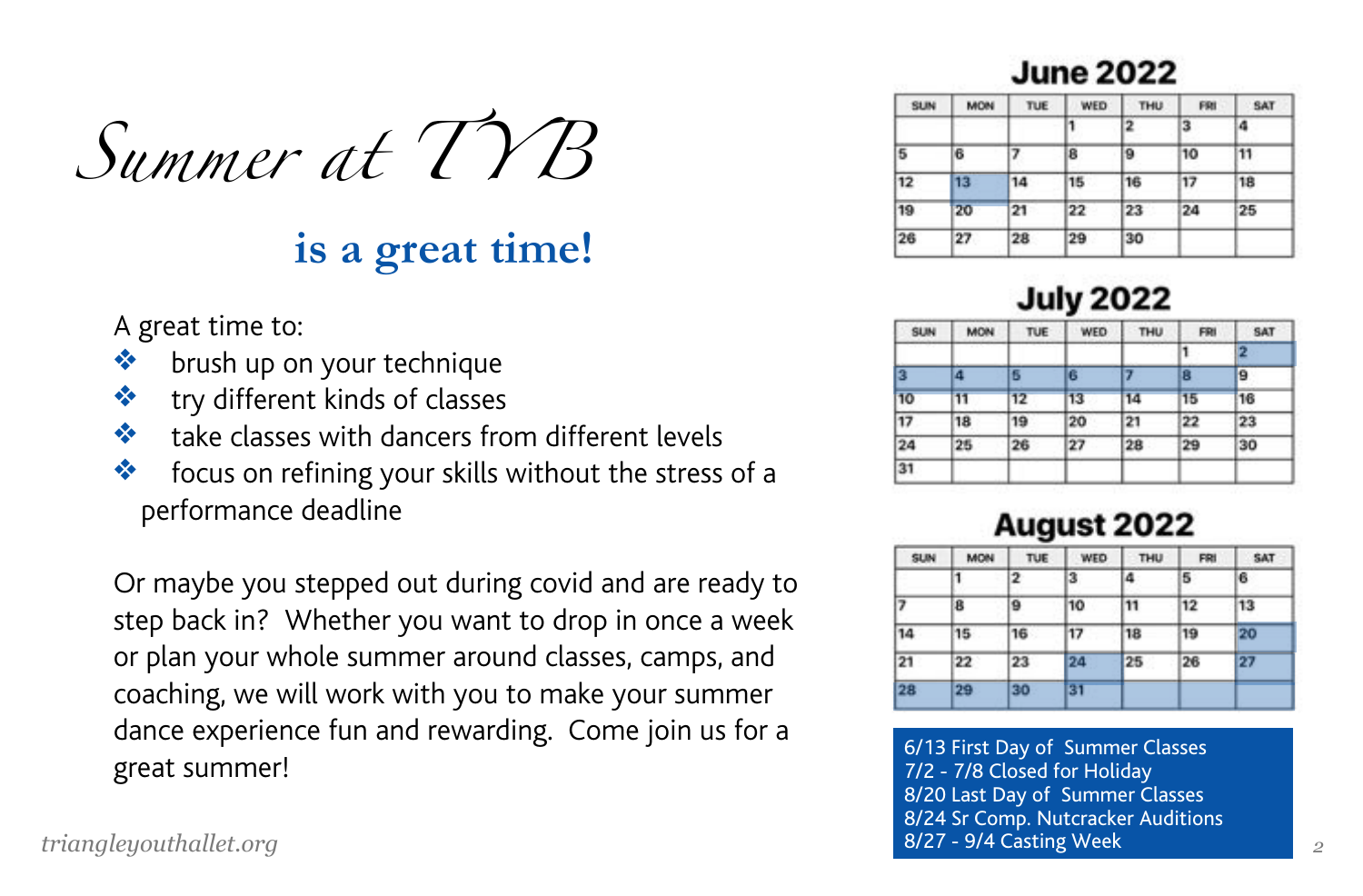*Camps and Classes for Kids*

#### Ages 3 to 8

#### Camps

Monday - Friday 9:00 - noon ◆ June 13 - 17 **❖** lune 20 - 24 ❖ June 27 - 30 ❖ July 11 - 15 ❖ July 18 - 22

- ❖ July 25 29
- ❖ August 1 5
- ❖ August 8 12
- ❖ August 15 19

#### **What**

Dancers choose their theme for the week, so bring your ideas along with your dancing shoes! Themes may include storybook tales, world travel, outer space, and more! End of week performances will be in the parking lot or, if weather demands, streamed via zoom.

*Audrey M TYB Student Photo by Steve Clarke*

#### Classes

Summer dance made simple! Sign up for the whole summer or just the weeks that are convenient for your family. No need to worry about class uniforms until fall. Come have some air-conditioned fun and keep those dance muscles dancing!

#### When

| Saturdays |                   |     |  |  |
|-----------|-------------------|-----|--|--|
|           | ❖ $9:15 - 10:00$  | 3   |  |  |
|           | ◆ 10:00 - 11:00   | 5-a |  |  |
|           | ❖ $11:00 - 12:00$ | 7   |  |  |

and-4-year olds and-6-year olds -and-8-year olds

#### What to Bring

- ❖ Dance wear
- ❖ Water Bottle
- ◆ Mid-Morning Snack for Camps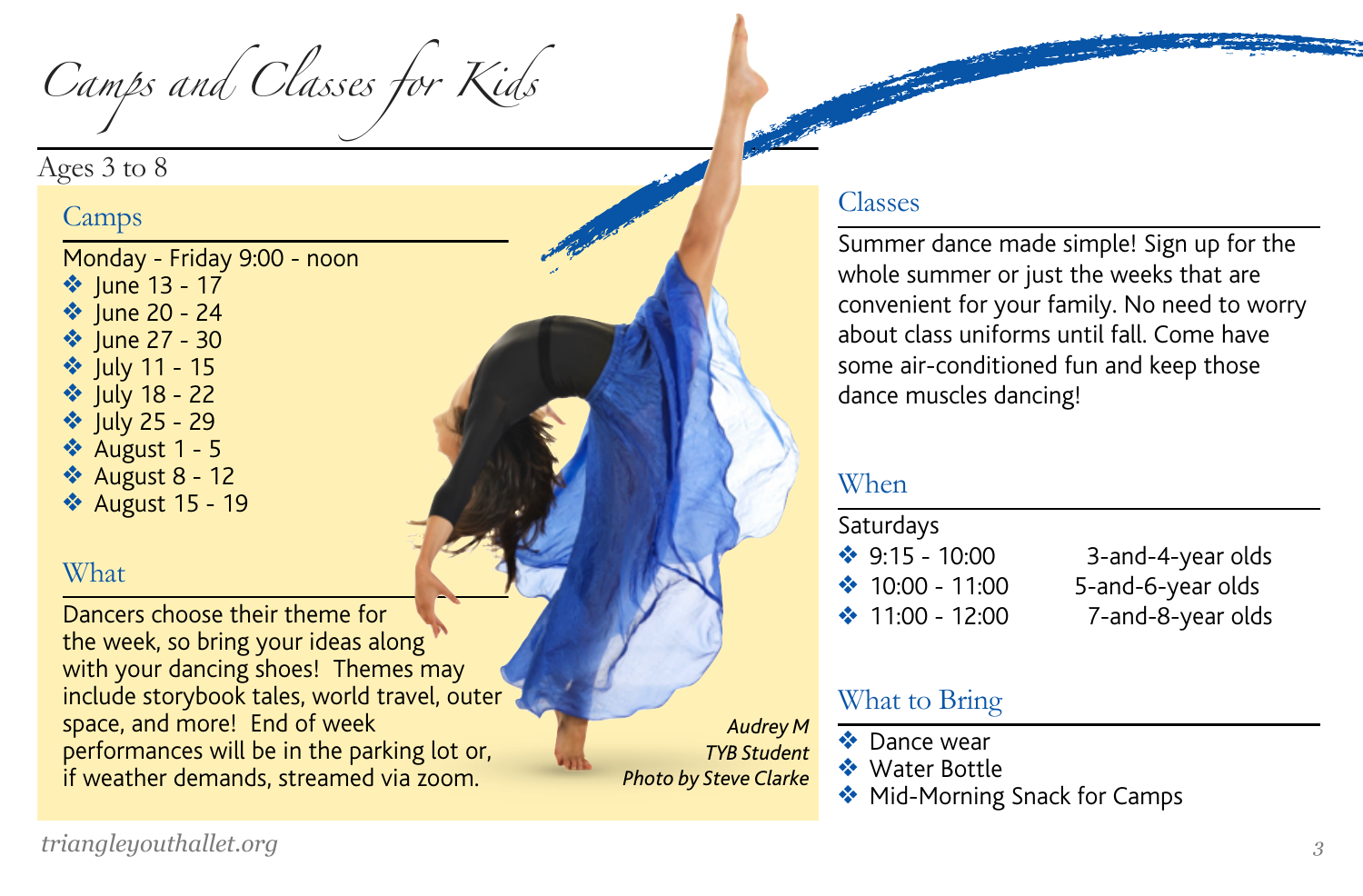# **Back by popular demand!**

*Summer Jump Start*

For Young Dancers Ages 9 to 11

### **When**

- ❖ Monday & Wednesdays 4:00 5:00
- ❖ Nine Week Session or Flex-Pay

*Private Lessons*

For All Ages and Levels

# **When**

- Various times organized with instructor
- ❖ 60 or 90 minutes
- ❖ Private or
- Semiprivate 2 to 3 dancers

*triangleyouthallet.org 4*

*Summer Ballet Academy*

For Young Dancers Ages 9 to 13

Three 3-week sessions of intense technique and learning choreography, all building toward a performance of the last class of the session.

Serious ballet students between the ages of 9 and 13 who have completed a least 2 years of ballet.

Limited to 10 students.

When

Monday - Thursday 2:30 - 5:00 ❖ June 13 - July 1 Session 1 Nutcracker ◆ July 11 - 28 Session 2 Cinderella ◆ August 1 -18 Session 3 Swan Lake

*Alice Y TYB Graduate Photo by Steve Clarke*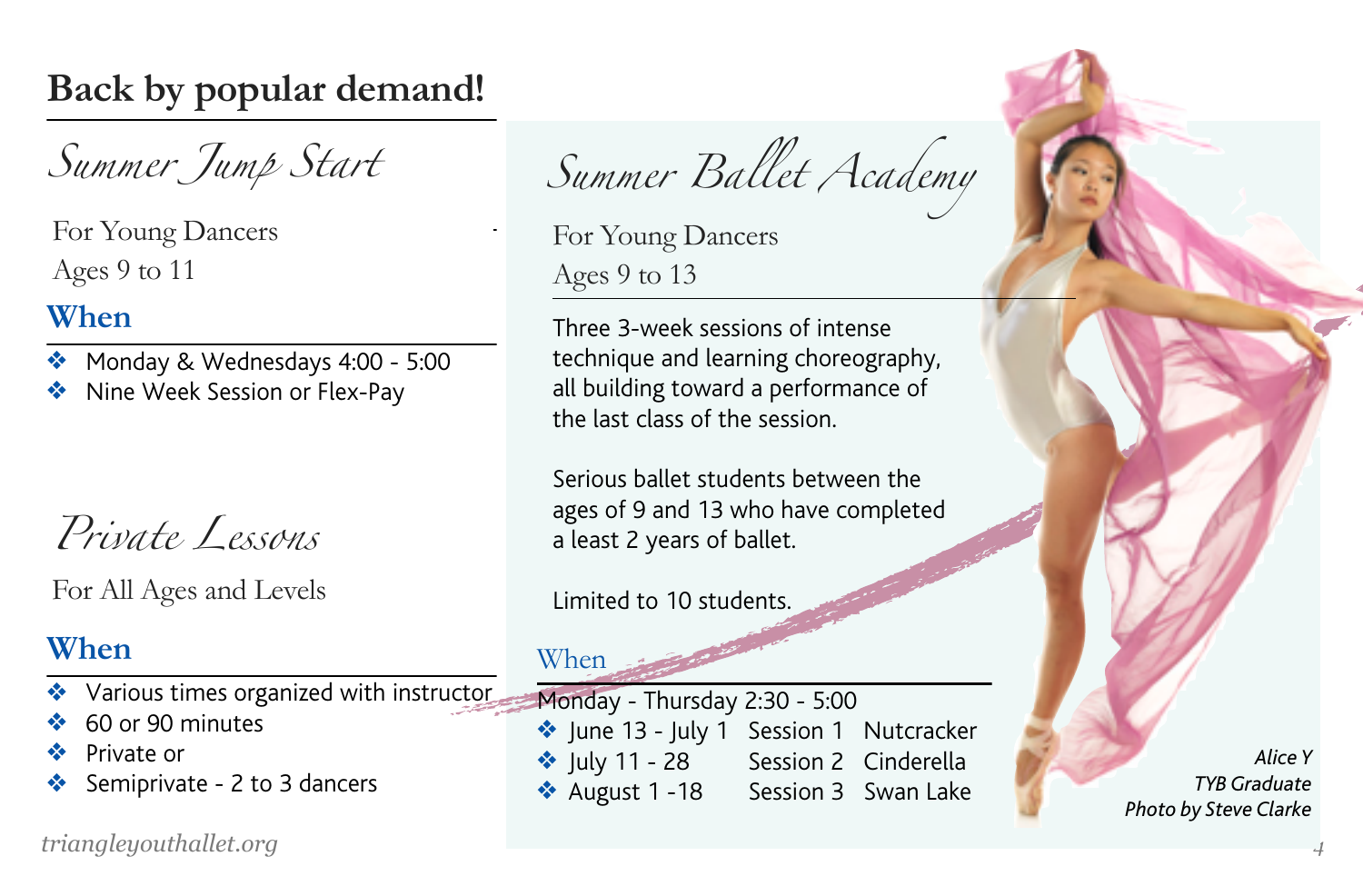*Advanced Classes*

Ballet Stage 4 and up Or a placement class

#### **When**

- ❖ Monday Thursday 5:00 7:30
- ❖ June 13 August 18
- ❖ Closed Fourth of July Week

#### **What to Bring**

- ❖ Appropriate Dance wear
- ❖ Water Bottle
- ❖ Afternoon Snack
- ❖ Yoga Mat or Towel
- ❖ Theraband
- ❖ Fuzzy socks
- ❖ Ankle Weights
- ❖ Face Masks (until further notice)

*Indigo S TYB Graduate Photo by Steve Clarke*

# **Stay Tuned ….**

- ❖ Guest Teacher Series
- Special Master Classes
- Pop Up Hip Hop
- Seminars and Workshops
- ❖ Home Grown Dance Intensive

and more….

*Private Lessons*

For All Ages and Levels

# **When**

- ❖ Various times organized with instructor
- ❖ 60 or 90 minutes
- ❖ Private or
- Semiprivate 2 to 3 dancers

*triangleyouthallet.org 5*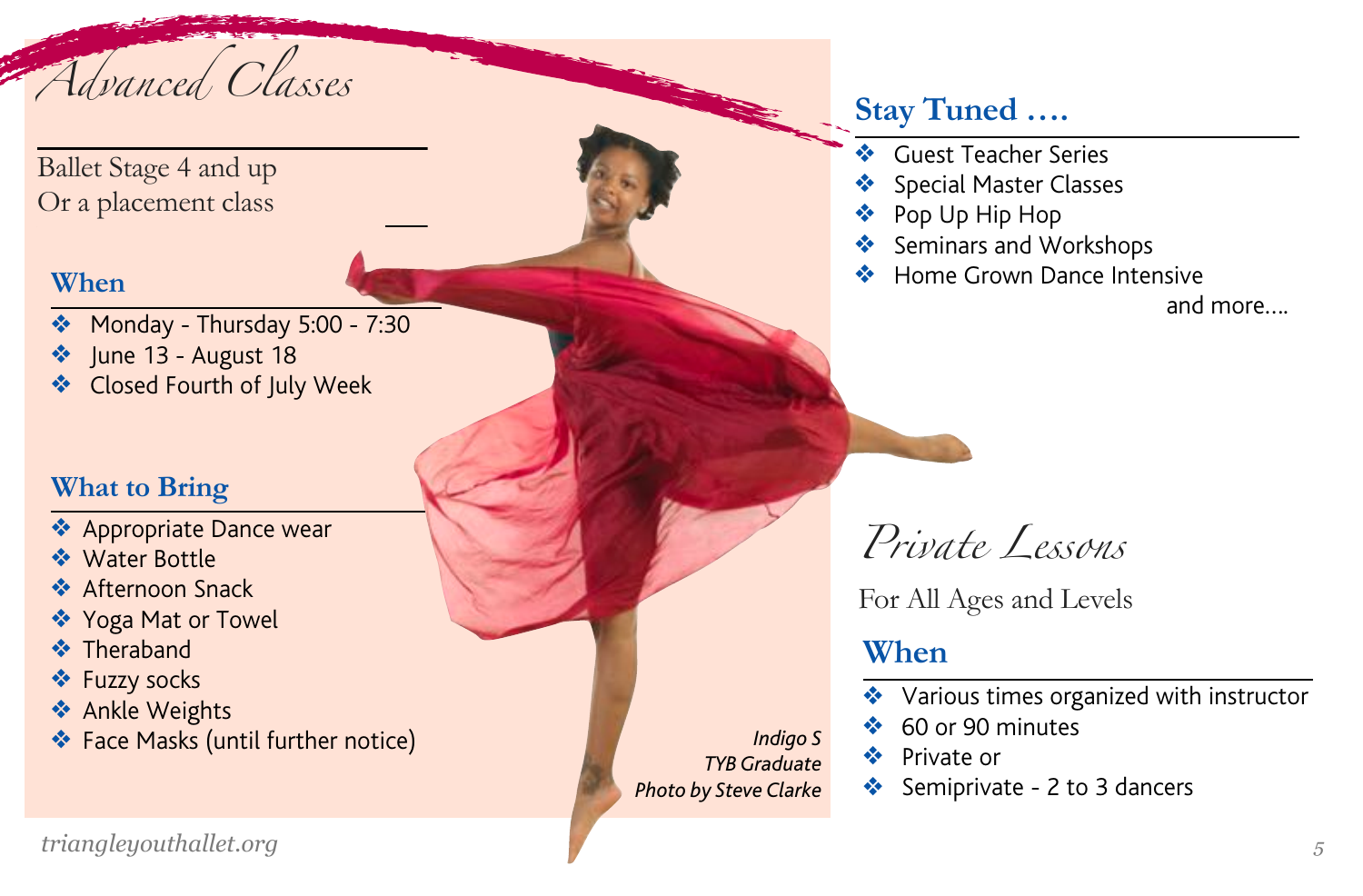*Adult Classes* **Drop-In Classes** 



- Sunday 2:15 3:45 Intermediate Ballet
- Tuesday & Thursday 10:00 11:30 Beg/Inter Ballet
- Monday 5:00 6:30 Adv Ballet
- ❖ Wednesday 6:00 7:30 Adv Ballet
- Monday 6:30 7:30 Stretch Class
- ❖ Wednesday 5:00 6:00 Ankle Weight Barre

# **Camps and Workshops**

- ❖ Adult Dance Intensive July 11 14 from 10:00 1:00 *Take some time for yourself and indulge your love of ballet with this 4-day-long intensive program where you will take a daily ballet technique class (1.5 hours), plus enrichment classes in ballet history, terminology, and anatomy (.5 hours), followed by one hour of varied movement styles, such as, yoga, jazz, modern, and ballet variations. Appropriate for all levels and abilities.*
- ❖ Variations Workshops Following Sunday Ballet on July 16, 23, 30 and Aug 6, 13, 20 from 3:45-4:45
- ❖ 5 Week Session Intro to Ballet Mon & Wed evenings 7:30 - 8:30
	- Jun 27, 29, July 11, 13, 18, 20, 25, 27, Aug 1 and 3
- ❖ 3 Week Session in developing the Fundamentals of Ballet Mon & Wed evenings 7:30 - 8:30 Aug 8, 10, 15, 17, 22, and 24

Check our website for class descriptions.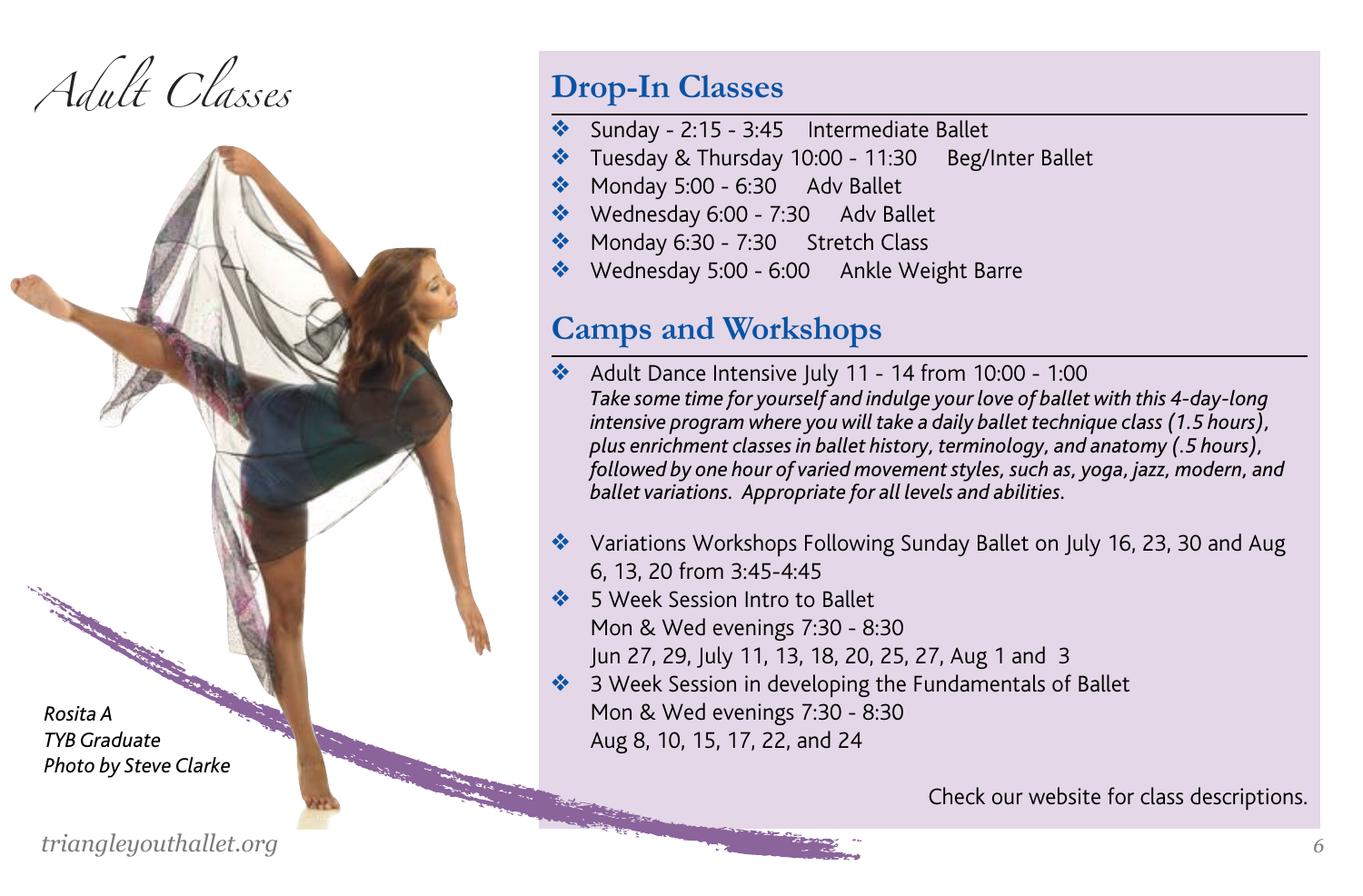|  | Tuition, Registration and Covid |  |
|--|---------------------------------|--|
|--|---------------------------------|--|

| Mem. Fee |                                                                           |
|----------|---------------------------------------------------------------------------|
|          | \$35.00 For new members, annual membership fee (valid thru 8/31/2023      |
| Tuition  | <b>Classes for Kids</b>                                                   |
|          | $$145.00$ 9 - week session (45 min class once a week)                     |
|          | \$18.00 Flex pay per class.                                               |
|          | $$160.00$ 9 - week session (45 min class once a week)                     |
|          | \$20.00 Flex pay per class.                                               |
|          | \$185.00 Dance Camp 9 - noon, Monday - Friday                             |
| Tuition  | <b>Summer Ballet Academy</b>                                              |
|          | \$450.00 Full Three-Week Session                                          |
|          | \$160.00 By the Week - Flex Pay                                           |
|          | \$405.00 Additional Full Three-Week Sessions                              |
| Tuition  | Jump Start                                                                |
|          | \$340.00 Full Nine-Week Session Meeting Twice a week                      |
|          | \$45.00 Flex pay by the week.                                             |
| Tuition  | <b>Advanced Classes</b>                                                   |
|          | \$35.00 Flex Pay posted weekly at \$35 per day per week                   |
|          | \$125.00 Unlimited by the week, weeks must be determined and paid by 6/10 |
|          | \$965.00 Unlimited Summer Tuition paid by June 15th.                      |

The Triangle Youth Ballet is a 501(c)3 non-profit and a member of the North Carolina Center for Non-Profits. The Triangle Youth Ballet admits students of any race, color, national and ethnic origin to all programs and activities.

*triangleyouthallet.org 7*

\$35.00 New members only, annual membership fee

# **How to Register**

- ❖ Directly from our website
- ❖ Or through our registrar
- ❖ 919-932-2676
- ❖ TYB.Registrar@gmail.com

#### **What To Wear**

❖ TYB dress code is relaxed in the summer

# **Covid Policies**

- ❖ We are hopeful recommended protocols will be amended by summer.
- ❖ Check our web site for the most up to date information.

| Tuition | <b>Adult Classes</b>                   |
|---------|----------------------------------------|
|         | \$15.00 Drop-In Rate per 60 min.class  |
|         | \$20.00 Drop-In Rate per 90 min. class |
|         | \$135.00 Intro to Adult Ballet         |
|         | \$80.00 Variations Workshop Series     |
|         | \$80.00 Fundamentals of Ballet         |
|         | \$40.00 Adult Intensive (by the day)   |
|         | \$160.00 Adult Intensive (by the week) |